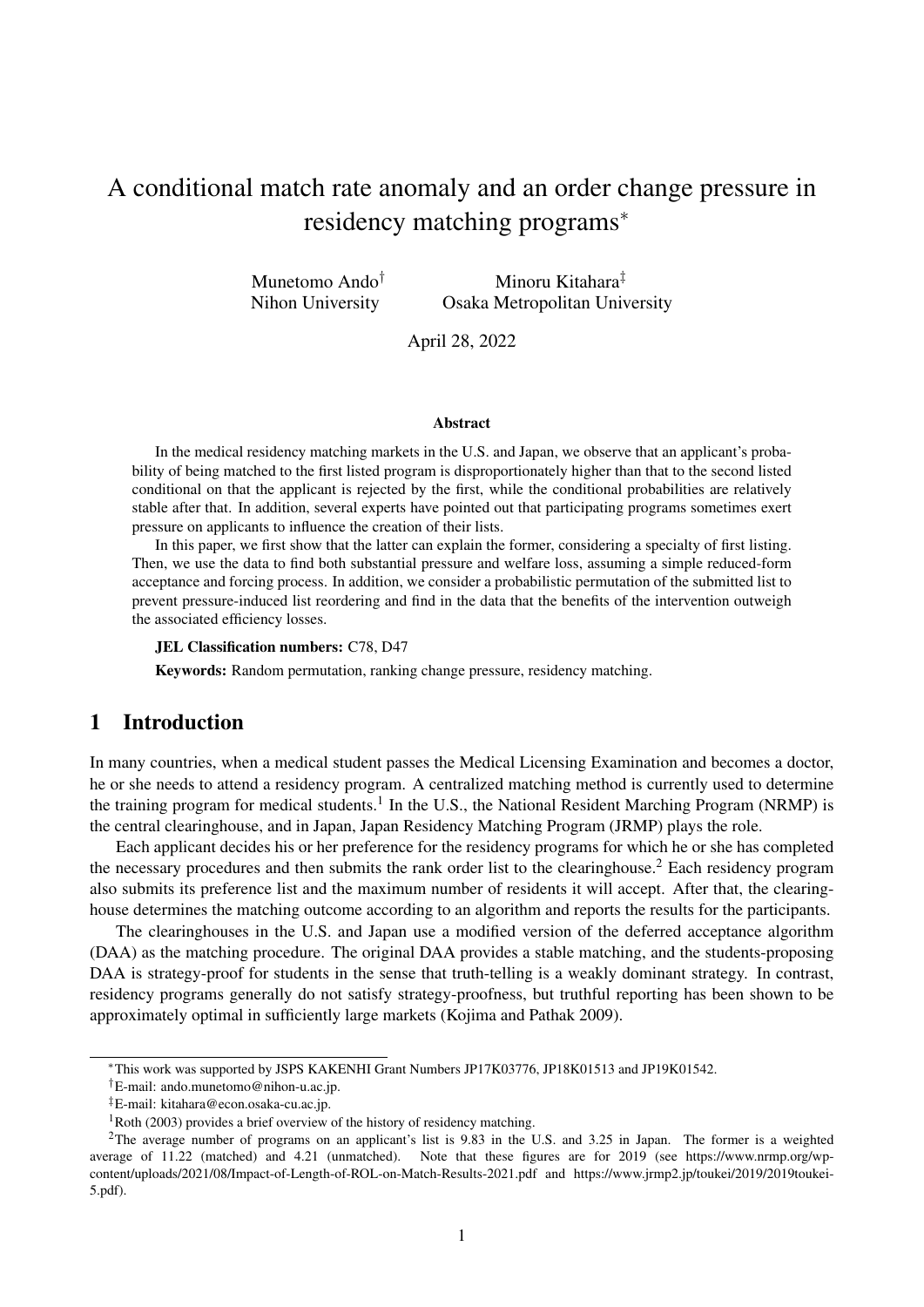Then, do applicants actually make the list following to their own preferences? Rees-Jones (2018), based on the data from 579 respondents from 23 U.S. medical schools in 2012, reported that 83% of respondents made their lists according to their preferences, but 16% submitted something different from their preferences in a way that was not just a mistake.<sup>3</sup>

So what could be the reason for the difference between the applicant's preference and the submitted list? One possible explanation is that the residency program is exerting pressure on the applicant to change the list. Of course, the NRMP has a rule against putting pressure on applicants. The match communication code of conduct requires the director of the program to commit to the five clauses, including the following:

#### *•* Respecting an applicant's right to privacy and confidentiality

Program directors and other interviewers may freely express their interest in a candidate, but they shall not ask an applicant to disclose the names, specialties, geographic location, or other identifying information about programs to which the applicant has or may apply.

#### *•* Discouraging unnecessary post-interview communication

Program directors shall not solicit or require post-interview communication from applicants, nor shall program directors engage in post-interview communication that is disingenuous for the purpose of influencing applicants' ranking preferences.<sup>4</sup>

However, some programs do not comply with this code of conduct, and applicants are pressured to change their rank order lists. For example, Yarris et al. (2010) reported post-interview communication in emergency medicine in the U.S. based on a questionnaire survey. They found that 89% of respondents were contacted by the programs after the interview but before the list was submitted. This practice may violate the rules that prohibit unnecessary communication after the interview.<sup>5</sup> Moreover, Grimm et al. (2016) reported that some residents changed their rankings on the submission list because they felt pressured in post-interview communication.

In Japan, due to the nature of the matching algorithm, residency programs should not ask applicants about their order of preference, although the JRMP does not have such an explicit prohibition. In practice, however, a survey of students who participated in the 2018 residency match included the question "Have you ever been asked about your preference ranking during an interview?" To this, 62% of respondents answered "yes."<sup>6</sup>

So how exactly do residency programs put pressure on applicants? These are guesses, but for example, a program might ask an applicant, "We want you to put our program first on your list," or ask, "Is our program your first choice?"

In fact, if the program were to put pressure on applicants, asking them to list the program in the first place would be efficient. If the applicant actually lists the program as the first place, and the program lists the applicant at the top of the list, then the match between the two is guaranteed.<sup>7</sup> Another advantage is that the promise to write the program first on the list is easy to keep. This is because if an applicant promises to write the program in the first place, but the matching does not succeed, it will surely be discovered that the applicant has broken the promise.<sup>8</sup>

We want to quantify how much of the change in the ranking of the list due to pressure exists. To do this, we first identify whether applicants have a higher probability of matching with the program listed first on the list than with any other program.

Figures 1 and 2 show a conditional match rate anomaly. Figures 1 and 2 tell us that an applicant's match probability with the program listed first on the list is consistently high. In the U.S., an applicant has approximately a 50% probability of being matched with the first program on the list. In Japan, the probability is

<sup>&</sup>lt;sup>3</sup>See Rees-Jones and Skowronek (2018) for an experiment in preference misrepresentation.

<sup>4</sup>See https://www.nrmp.org/communication-code-of-conduct/

<sup>5</sup>See Sbicca et al. (2012) for a detailed explanation of the code violations.

<sup>6</sup>See https://jrmp2.s3-ap-northeast-1.amazonaws.com/question/2018gakusei.pdf

<sup>&</sup>lt;sup>7</sup>Grimm et al. (2016) reported that "[i]n our survey, only 5.2% (14 of 268) of program directors reported that they always or usually move applicants up their rank order lists after the applicant promises to rank their program No. 1."

 ${}^{8}$ Interestingly, in Grimm et al. (2016)'s survey, "52.6% (141 of 268) of program directors reported that at least once a year 1 or more applicants falsely claim they are ranking their program No. 1."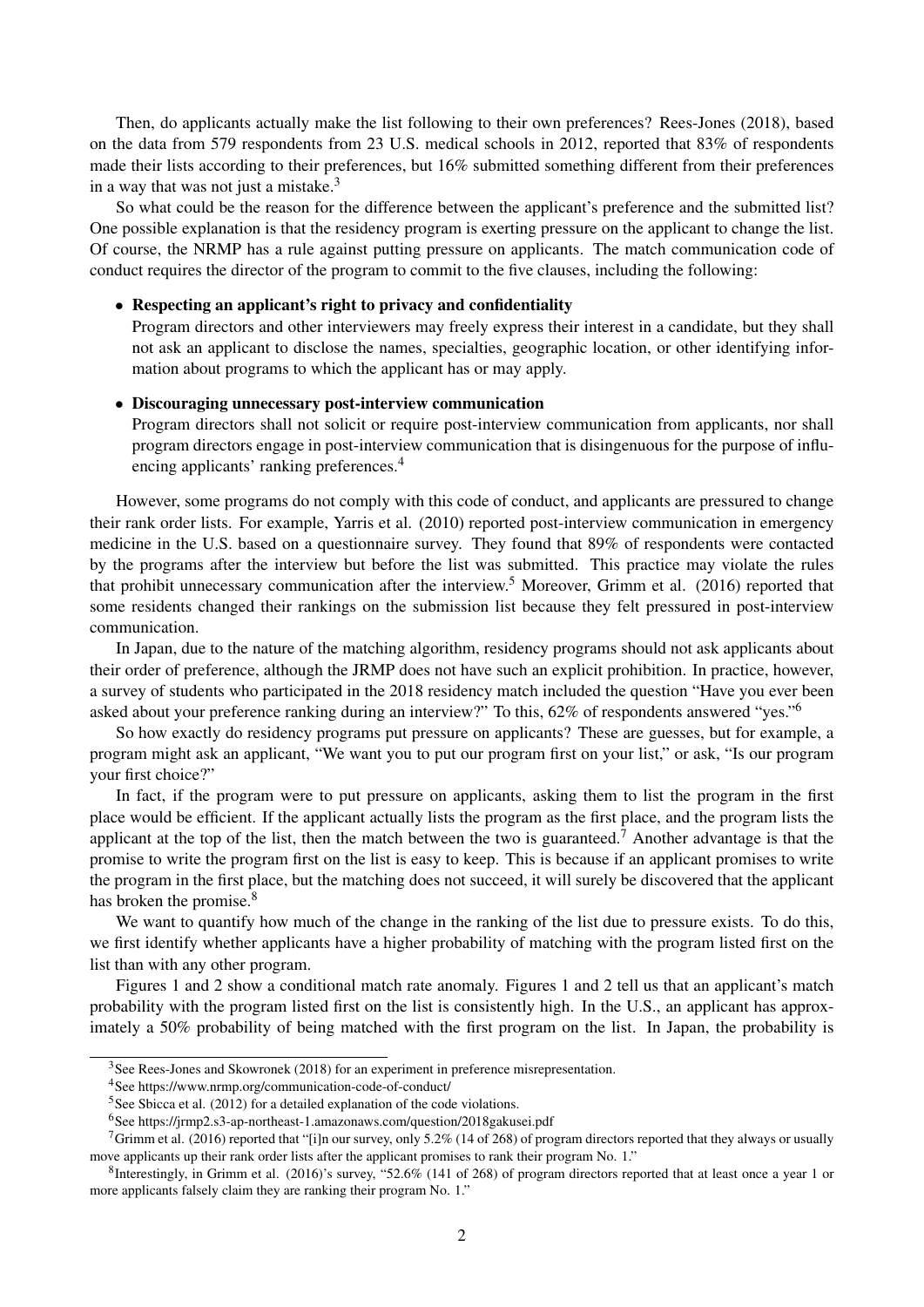approximately 75%.<sup>9</sup> In contrast, the conditional probability that an applicant will be matched with the second through fourth programs on the list is relatively low and stable. These probabilities are conditional on being rejected by all programs listed higher.<sup>10</sup> This data is consistent with the story that some programs are pressuring applicants to change their lists.



Figure 1: The U.S. Figure 2: Japan

If the programs pressure applicants and the applicants actually change their lists, does this result in a loss of efficiency? The match may change if an applicant submits a list that differs from the true preference order due to pressure. For example, if an applicant had submitted a list based on the true preference order, he or she would have been matched with the second program, but the actual match would have been the fourth program. We refer to this as the number of the rank losses caused by the forced list change to measure the welfare loss, which is two.

Of course, a high probability of a forced list change does not necessarily imply a large welfare loss. In particular, if all acceptant programs put pressure to list themselves first, then, as long as the applicant chooses the best one among them as the first, the match outcome does not change (Remark 1). Therefore, it is necessary to empirically show what percentage of applicants are actually under pressure and how much welfare loss occurs. Then, the U.S. and Japanese data imply substantial forces and welfare loss by assuming a simple reduced-form acceptance and forcing process (Section 3).<sup>11</sup>

How can such losses be reduced? In the first place, an applicant changes his or her list according to pressure

the  $k$ <sup>th</sup> rate  $=$ #matched to the *k*th #applicants*−*∑*<sup>k</sup> ′<k* (#unmatch with the list length of *k ′* +#matched to the *k ′* th)

for Japan, and approximately for the U.S. as

the *k*th rate  $\approx$  #matched to the *k*th  $\frac{1}{2}$  #applicants  $-\sum_{k' < k}$  #matched to the *k*<sup>'</sup>th</sub>,

as long as the number of unmatch applicants with their list lengths shorter than *k* is so small. Note that for the match probability with the second and subsequent programs on the list, it is necessary to take into account that some applicants may not have enough programs on the list to calculate the probability correctly. Therefore, when we derived the probabilities for Japan, we properly dealt with this issue in our calculations. However, we did not take into account it when calculating the probabilities for the U.S. due to data **limitations** 

 $11$  For simplicity, we assume the following reduced-form process. The applicants are ex-ante homogeneous. The programs simultaneously decide whether the applicants are acceptable with an exogenous acceptance probability, *a*. We also assume that each acceptant program exerts pressure on the applicant with an exogenous probability, *e*. The resident who receives effective pressure from at least one program will choose the best program and place it first on the list.

 $9$ Figures 1 and 2 show the probabilities in the past 10 years through 2019. In these figures, we have not used data beyond 2020 because COVID-19 may have changed the way programs interview applicants in the residency matching. Since the current matching system in Japan started in 2003, Figure 2 uses data from 2003 (rather than 2010).

 $10$ Both in Japan and the U.S., how many applicants are matched to their which rank programs are available. Moreover, in Japan, how many applicants are unmatched with which length of their lists are also available. Then, we can calculate the acceptance rate of a program with a list rank conditional on that the applicant has been rejected by all higher rank programs as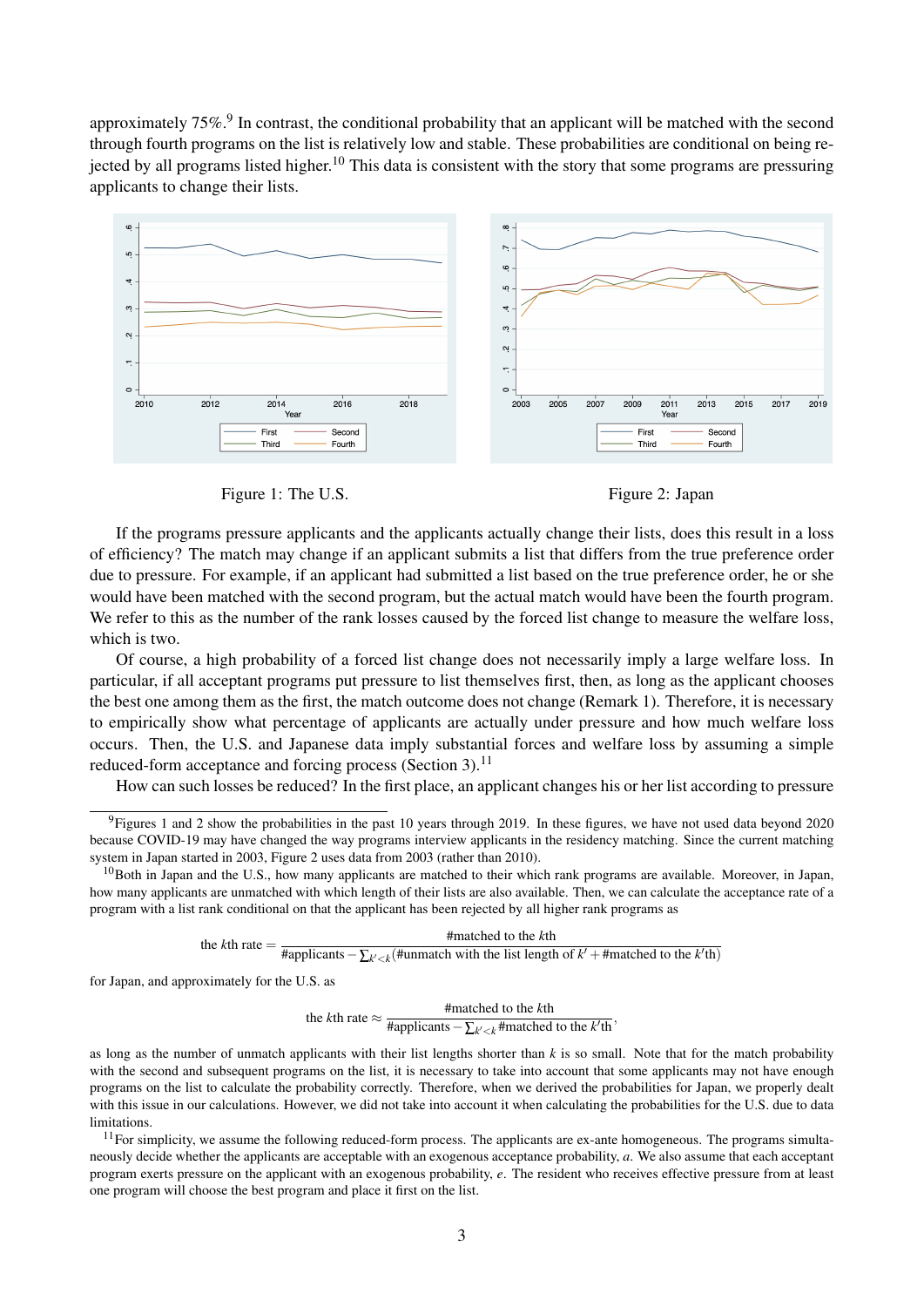because if he or she does not keep his or her promise and is not matched with the program, he or she will be identified as a betrayer. And suppose it becomes clear that he or she has broken a promise. In that case, the applicant may be disadvantaged as an untrustworthy person in his or her subsequent activities in the medical community.

A possible solution is an introducing a random permutation of the applicants' submitted lists before running the matching algorithm. Specifically, we consider a random exchange of the first and the second with a certain probability,  $\varepsilon$  (Section 2.1.5). Under such interventions, even if the pressured program could not match the applicant, it would not be possible to judge with 100% certainty whether the applicant had betrayed the program or not. Moreover, with a sufficiently large exchange probability, the certainty of the applicant's betrayal falls below a required level (Remark 2). Consequently, the applicant can submit the list based on the true preferences order on the programs, and the welfare loss caused by the pressure disappears.

On the other hand, the random exchange itself causes an associated welfare loss, which makes determining whether this intervention is profitable or not an empirical issue. Again with our simplified model, we show that the benefits of this proposed intervention outweigh the associated losses with data from the U.S. and Japan. In fact, in Japan, we show that expected rank loss can be reduced to about 1/4 when the significance level is set to 15% (again in Section 3).

The rest of the paper is organized as follows: Section 2 describes the model. Section 3 describes the results of empirical evaluations. Section 4 concludes.

## 2 Model

We consider a representative doctor to be matched with at most one residency program in *I*. Here  $I = \{1, \ldots, L\}$ with  $L \geq 2$  is the set of programs that the doctor has applied to and found to be acceptable, where program *k* is the *k*th most preferred one for the doctor. Thus, we implicitly assume that there is no tie in ranking.

#### 2.1 Process

#### 2.1.1 Matching

Given the doctor's list of programs  $\mathbf{l} = (l_1, \ldots, l_L) \in \{(l'_1, \ldots, l'_L) \in I^L | l_k \neq l_{k'} \text{ for } k' \neq k\}$ , where program  $l_k$  is the program listed *k*th in the list, and the set of programs  $A \subset I$  which would accept the doctor, the doctor is matched with program  $\mu(l, A) = l_k$  if (i)  $l_k \in A$  and (ii)  $l_{k'} \notin A$  for all  $k' < k$ , and is unmatched if  $A = \emptyset$ .

Note that the elements of set *A* generally depend on other doctors' lists. However, we ignore the possibility in our model. In this sense, our model is just a simplified reduced-form one.

We also note that the doctor's list *l* is not necessarily equal to his or her preferences,  $I = \{1, \ldots, L\}$ . This is because, as we will see below, the doctor may change the submitting list if he or she feels pressured by the programs. Moreover, as we will study later, the list *l* may further be different from the submitted list, because interventions implemented by the clearinghouse may result in a random permutation of the list.<sup>12</sup>

#### 2.1.2 Order change pressure

Given the set of programs which the doctor is under (effective) pressure to list first,  $F \subset \{1, \ldots, L\}$ , we let the doctor's submitted list under the pressure structure  $F$ ,  $\lambda(F) = (\lambda_1(F), \dots, \lambda_L(F))$ , be such that (i)  $\lambda_1(F) = i$  if  $i \in F$  and  $i < i'$  for all  $i' \in F \setminus \{i\}$ , and (ii)  $\lambda(F) = (1, \dots, L)$  if  $F = \emptyset$ . That is, the doctor chooses to list first the most preferred program among pressuring ones, and submits just the true preference if there is no pressure.

Note that our assumption on the doctor's choice among pressuring programs is most optimistic about the welfare loss caused by the list change, since in general a less preferable pressuring program may be chosen to be listed first. In this sense, our welfare loss estimate derived later is just the lower bound, so that it may underestimate the value of removing such pressures.

 $12$ In summary, there are three kinds of orders for a particular applicant: the order by true preference (Section 2.1.1), the order in the list submitted to the clearinghouse (Section 2.1.2), and the order in the list used by the matching algorithm after probabilistic permutation (Section 2.1.5).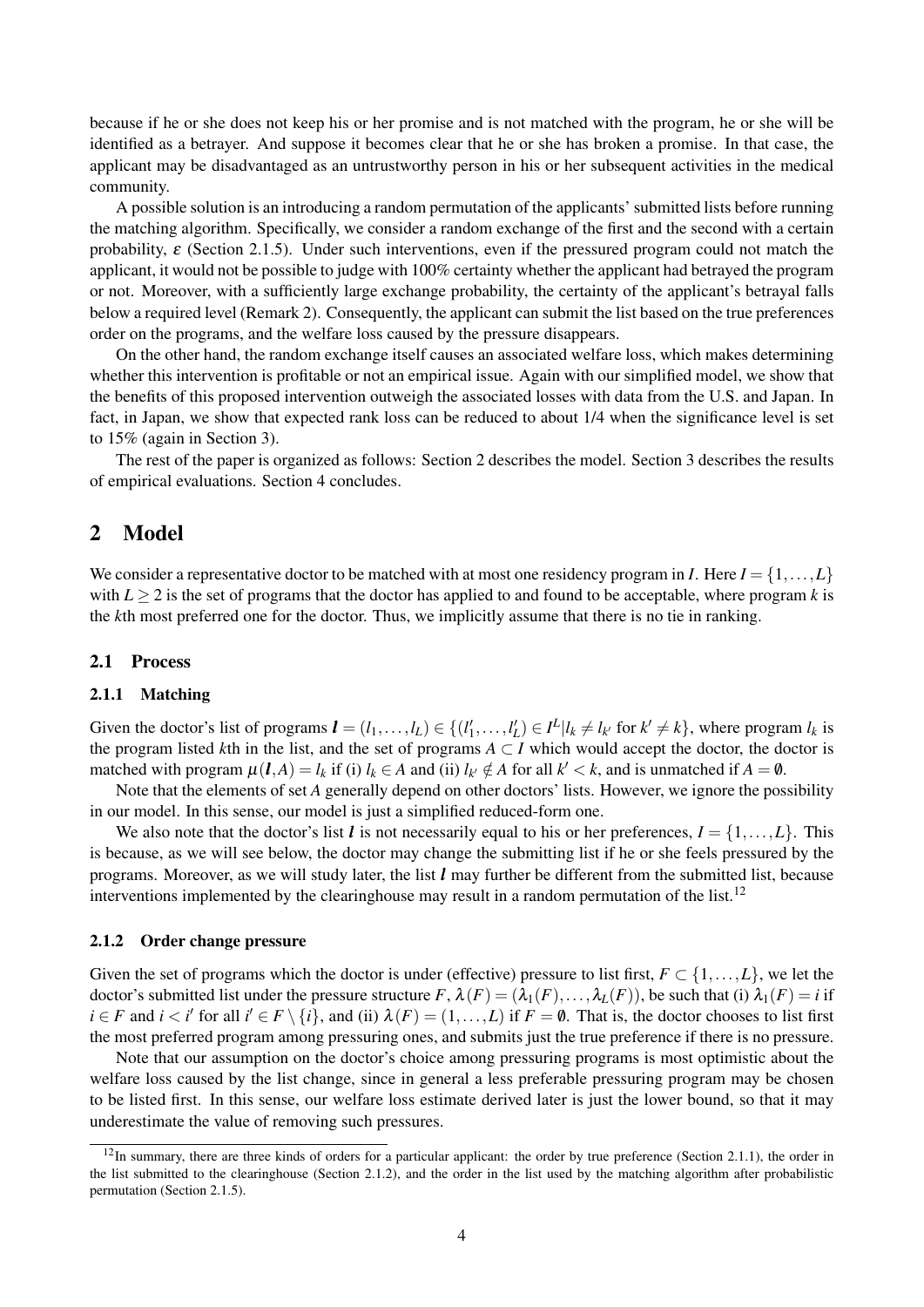#### 2.1.3 Pressure and acceptance

Let  $e \in (0,1)$  be an independent and an identical probability that each program that is going to accept the doctor will exert effective pressure on that doctor. Also, the probability that a program that does not accept the doctor will exert pressure is zero. In summary, we denote  $\tilde{F}^e(A)$  for the pressure structure, that is  $i \in \tilde{F}^e(A)$ with probability  $e \in (0,1)$  if  $i \in A$ , and 0 if  $i \notin A$ , independently.

Note that, by letting the probability be zero if the program *i* is not the element of the set *A*, we ignore the possibility that a program uncertain of the acceptance may succeed in put an effective pressure on the doctor.<sup>13</sup> By the identicalness and independence, we also ignore that the decisions of the doctor and a program regarding the pressure in general depend on how the doctor evaluates the program and whether other programs also put pressure.

#### 2.1.4 Acceptance

We assume that the probability that a residency program will accept the doctor is  $a \in (0, 1)$ , and the acceptance decisions of individual programs are independent. We denote as  $\tilde{A}^a$  the set of programs that accept the doctor, that is,  $i \in \tilde{A}^a$  with probability  $a \in (0,1)$ , independently.

By the identicalness, we ignore the possibility of correlation between the preference of a doctor and the priority for each program, such as that caused by the fitness of the doctor for each program.<sup>14</sup> By the independence, we also ignore the possibility of some doctor generally being prioritized over another doctor, such as that caused by the former having higher ability than the latter.

Then, by letting  $\tilde{\lambda}^{a,e} = (\tilde{\lambda}_1^{a,e})$  $a, e_1, \ldots, \tilde{\lambda}_L^{a,e}$  $L^{a,e}$ )  $\equiv \lambda(\tilde{F}^e(\tilde{A}^a))$  for notational simplicity, the event that a program *i* is the *k*th in the submitted list is represented by  $i = \tilde{\lambda}_k^{a,e}$ *k* .

#### 2.1.5 Random exchange

We will also consider adding a random permutation of the doctor's submitted list  $\mathbf{l} = (l_1, l_2, l_3, \ldots, l_L)$  before running the matching algorithm. In particular, for  $\varepsilon \in [0,1/2]$ , let  $\tilde{\pi}^{\varepsilon}(\bm{l}) = (l_2,l_1,l_3,\ldots,l_L)$  with probability  $\varepsilon$ and *l* with probability 1*−*ε. <sup>15</sup> That is, we will consider a random exchange of the first and the second, with the probability of  $\varepsilon > 0$ , <sup>16</sup> and then, given a submitted list *l* and an acceptance structure *A*, the resulting matching becomes  $\tilde{\mu}^{\varepsilon}(l,A) \equiv \mu(\tilde{\pi}^{\varepsilon}(l),A)$ . Note that if  $\varepsilon = 0$ , then they are the original list and procedure,  $\tilde{\pi}^0(l) = l$  and hence  $\tilde{\mu}^0(\bm{l},A) = \mu(\bm{l},A)$ .

### 2.2 Key statistics and remarks

#### 2.2.1 Conditional match rates

Let  $P_k^{a,e}$ *k* denote the *k*th *conditional match rate*, the probability to be matched with the *k*th program conditional on that the doctor has already been rejected by all programs listed higher, that is,  $P_1^{a,e} \equiv Pr\left(\tilde{\lambda}_1^{a,e} \in \tilde{A}^a\right)$ , and

 $13$ Taking such a possibility into account may be important, given that it is pointed out (see, e.g., Doolittle (2017)) that an applicant may misunderstand a message from a program which itself has no intention to put such a pressure. We can introduce and quantify this possibility by instead letting  $i \in \tilde{F}^e(A)$  with probability  $\underline{e} \in (0, e]$  if  $i \notin A$ . Then, the possibility of misunderstanding is captured by the decline in the conditional match rates from the second to the third, since it becomes possible that even after the rejection by the first, there remains a program which both puts pressure on and would accept the doctor, which cannot be if  $e = 0$ , as discussed below.

<sup>&</sup>lt;sup>14</sup>In fact, by assuming an extreme correlation distribution, we can reproduce the conditional match rate pattern without resorting to the pressure process, which may actually be plausible to explain just one observation. However, the pattern is found both in the Japanese and the U.S. markets and also across time, with so different values that considering that the parameters of the extreme distribution happens to be adjusted appropriately for each case may be unreasonable.

<sup>&</sup>lt;sup>15</sup>This paper examines a simple method of changing the doctor's submitted list. Naturally, there can be other effective ways to change the list. It is also important to consider the measures that the programs can take against such intervention methods. For example, a program could not only ask a doctor to write it first on the list, but also request that the second and lower places on the list be left blank.

<sup>&</sup>lt;sup>16</sup>For the cases where the exchange probability  $e$  is greater than 1/2, the doctor can deal with it by replacing the first and the second positions on his or her list in advance. Therefore, it is sufficient to consider cases where the probability is less than 1/2.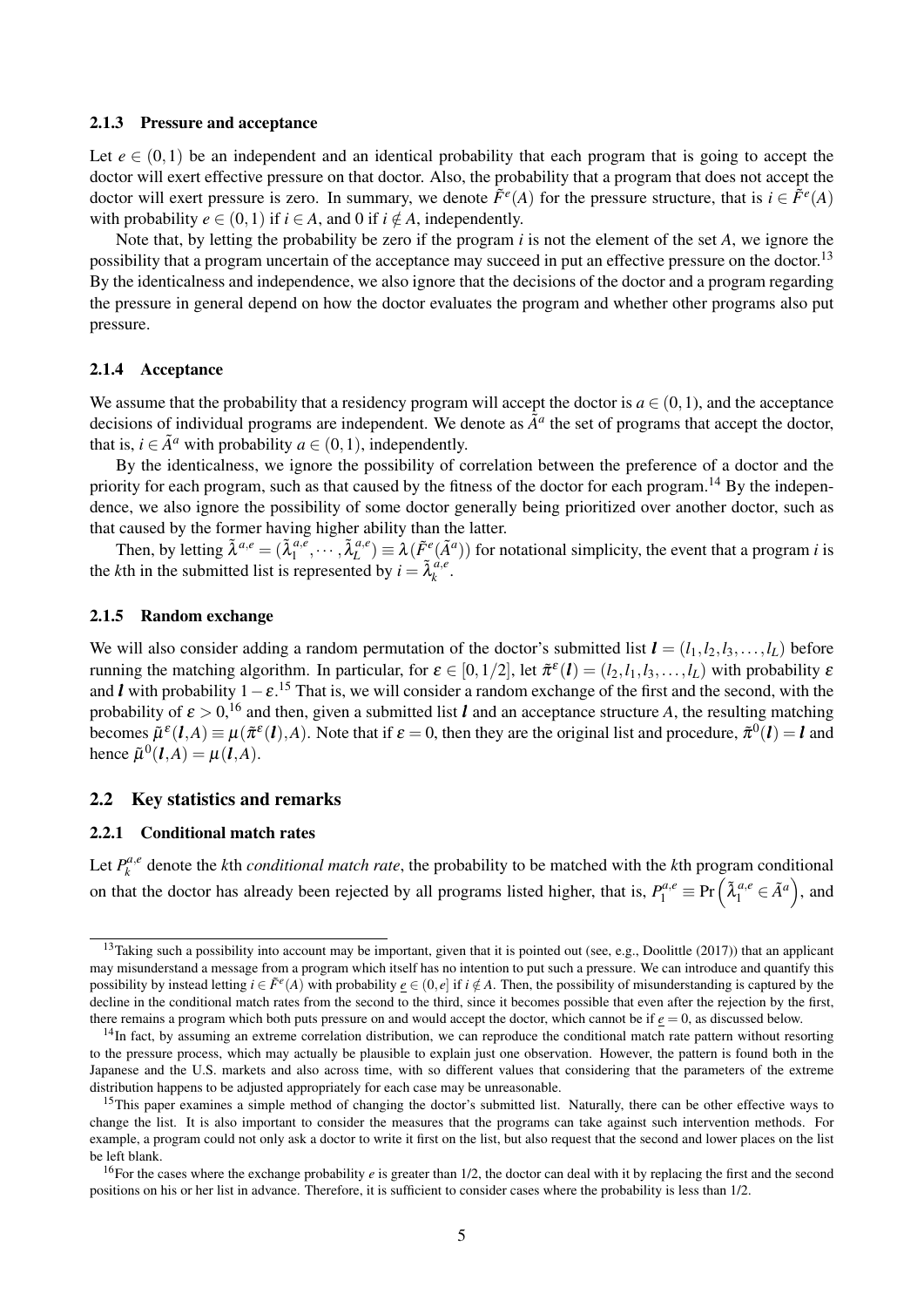for all  $k \in \{2, ..., L\}$ ,

$$
P_k^{a,e} \equiv \Pr\left(\tilde{\lambda}_k^{a,e} \in \tilde{A}^a \middle| \tilde{\lambda}_{k'}^{a,e} \notin \tilde{A}^a \text{ for all } k' < k\right).
$$

Then, we show that the conditional match rate first drops and then becomes constant, as observed in the Japanese and the U.S. markets.

Proposition.  $P_1^{a,e} > P_2^{a,e} = \cdots = P_L^{a,e}$ *L .*

**Proof.** We show that  $P_1^{a,e} = 1 - (1 - ae)^{L} \frac{1-a}{1-ae}$ , which is larger than  $1 - (1 - a \times 0) \frac{1-a}{1-ax} = a$ , and for all *k*  $\in \{2, \ldots, L\}$ ,  $P_k^{a,e} = \frac{a - ae}{1 - ae}$  $\frac{a-ae}{1-ae}$ , which is smaller than  $\frac{a-a\times 0}{1-a\times 0}=a$ . For notational simplicity, let  $\tilde{F}^{a,e}\equiv \tilde{F}^{e}(\tilde{A}^{a})$ .

For the former, note that  $\tilde{\lambda}_1^{a,e} \in \tilde{A}^a$  if  $\tilde{F}^{a,e} \neq \emptyset$ , since by  $Pr(i \in \tilde{F}^e(A)|i \notin A) = 0$ ,  $i \in \tilde{F}^e(A)$  implies  $i \in A$ , and that  $\tilde{\lambda}^{a,e} = (1,\ldots,L)$  if  $\tilde{F}^{a,e} = \emptyset$ . Thus,  $P_1^{a,e} = 1 - \Pr\left(\tilde{\lambda}_1^{a,e} \notin \tilde{A}^a\right)$  is equal to

 $1 - \Pr(\tilde{F}^{a,e} = \emptyset) \Pr(1 \notin \tilde{A}^a | \tilde{F}^{a,e} = \emptyset) = 1 - \Pr(\tilde{F}^{a,e} = \emptyset) \Pr(1 \notin \tilde{A}^a | 1 \notin \tilde{F}^{a,e}),$ 

where we use the conditional independence for the last equality.

For the latter, by Pr  $\left(\tilde{\lambda}_1^{a,e} \notin \tilde{A}^a \middle| \tilde{F}^{a,e} \neq \emptyset\right) = 0$ ,  $P_k^{a,e} = \frac{\Pr(\tilde{\lambda}_{k'}^{a,e} \notin \tilde{A}^a \text{ for all } k' < k \text{ but } \tilde{\lambda}_k^{a,e} \in \tilde{A}^a\right)}{Pr(\tilde{\lambda}_{n'}^{a,e} \notin \tilde{A}^a \text{ for all } k' < k \text{ but } \tilde{\lambda}_k^{a,e} \in \tilde{A}^a\right)}$  $\frac{\partial f}{\partial x} \left( \frac{\partial f}{\partial x} \cdot \phi \right)$  *A*  $\alpha$  for all  $k' < k$ ) is equal to

$$
\frac{\Pr\left(\tilde{\lambda}_{k'}^{a,e} \notin \tilde{A}^a \text{ for all } k' < k \text{ but } \tilde{\lambda}_{k}^{a,e} \in \tilde{A}^a \,|\tilde{F}^{a,e} = \emptyset\right)}{\Pr\left(\tilde{\lambda}_{k'}^{a,e} \notin \tilde{A}^a \text{ for all } k' < k \,|\tilde{F}^{a,e} = \emptyset\right)},
$$

which is equal to, since  $\tilde{\lambda}^{a,e} = (1, \ldots, L)$  if  $\tilde{F}^{a,e} = \emptyset$ ,

$$
\begin{split}\n&\frac{\Pr\left(k' \notin \tilde{A}^a \text{ for all } k' < k \text{ but } k \in \tilde{A}^a \, | \tilde{F}^{a,e} = \emptyset\right)}{\Pr\left(k' \notin \tilde{A}^a \text{ for all } k' < k \, | \tilde{F}^{a,e} = \emptyset\right)} \\
&= \frac{\Pr\left(k' \notin \tilde{A}^a \text{ for all } k' < k \text{ but } k \in \tilde{A}^a\right) \Pr\left(\tilde{F}^{a,e} = \emptyset \, | k' \notin \tilde{A}^a \text{ for all } k' < k \text{ but } k \in \tilde{A}^a\right)}{\Pr\left(k' \notin \tilde{A}^a \text{ for all } k' < k\right) \Pr\left(\tilde{F}^{a,e} = \emptyset \, | k' \notin \tilde{A}^a \text{ for all } k' < k\right)} \\
&= \frac{\Pr\left(k \in \tilde{A}^a\right) \Pr\left(k \notin \tilde{F}^{a,e} \, | k \in \tilde{A}^a\right)}{\Pr\left(k \notin \tilde{F}^{a,e}\right)},\n\end{split}
$$

where we use the conditional independence for the last equality.  $\Box$ 

That is, since programs which put the pressures are also those which would accept the doctor, and the doctor lists first a program among who puts the pressure if there is at least one such a program, the fact that the program listed first rejects the doctor implies that all remaining programs are not those which both put the effective pressures and would accept the doctor, and that the submitted list is unchanged from the original one,<sup>17</sup> which uniformly reduce no less than the second conditional match rates, from Pr( $i \in A$ ) to  $Pr(i \in A | i \notin \tilde{F}^e(A))$ . Moreover, the cases where the most preferred program would not accept the doctor but there is one which puts the pressure are added to the first match cases, increasing the probability from  $Pr(i \in A)$  $\text{to } 1 - \Pr\left(\tilde{F}^{a,e} = \emptyset\right) \Pr\left(1 \notin \tilde{A}^a | 1 \notin \tilde{F}^{a,e}\right).$ 

Note that, given *L*, we can recover *a* and *e* from the values of  $P_1^{a,e}$  $P_1^{a,e}$  and  $P_2^{a,e}$  $P_2^{a,e}$ . In particular, since  $1 - P_2^{a,e} =$  $1 - \frac{a - ae}{1 - ae} = \frac{1 - a}{1 - ae}$ 1*−ae* , 1*−ae* =  $\left(\frac{1-P_1^{a,e}}{\frac{1-a}{1-ae}}\right)^{1/L} = \left(\frac{1-P_1^{a,e}}{1-P_2^{a,e}}\right)$  $\int_0^{1/L}$ , and hence

$$
a = 1 - (1 - ae)(1 - P_2^{a,e}) = 1 - \left(\frac{1 - P_1^{a,e}}{1 - P_2^{a,e}}\right)^{1/L} (1 - P_2^{a,e}),\tag{1}
$$

 $17$ The critical assumption is that programs who would not accept the doctor cannot put the effective pressure. See also footnote 13.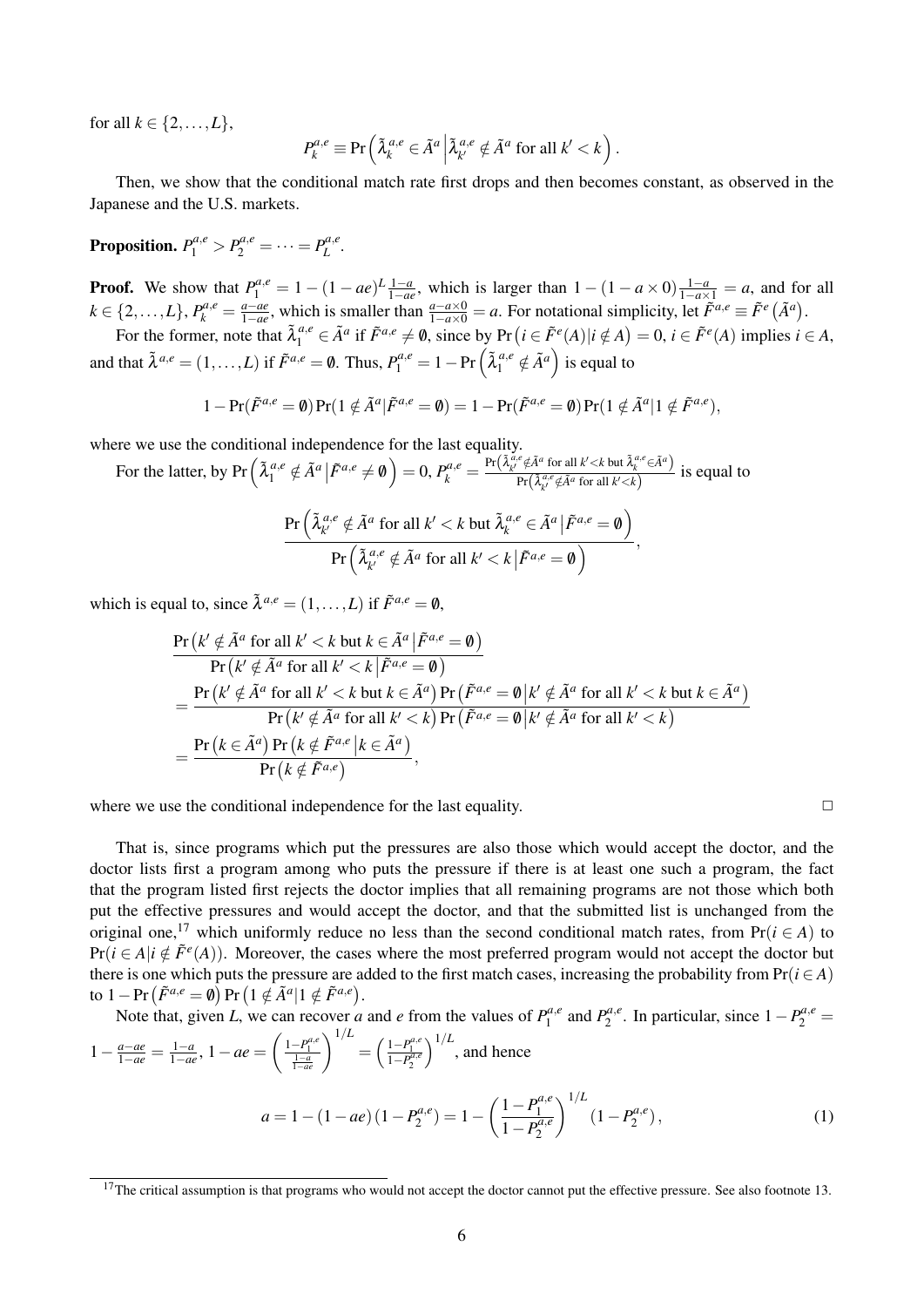by which

$$
e = \frac{1 - (1 - ae)}{a} = \frac{1 - \left(\frac{1 - P_1^{a,e}}{1 - P_2^{a,e}}\right)^{1/L}}{1 - \left(\frac{1 - P_1^{a,e}}{1 - P_2^{a,e}}\right)^{1/L} (1 - P_2^{a,e})}.
$$
(2)

We will use them to empirically evaluate the Japanese and the U.S. markets in Section 3.

#### 2.2.2 Rank loss

We discuss the rank loss caused by the pressure. The rank loss refers to how the actual matching deviates from that under the true preferences.

Let  $RL^{a,e}$  denote the average rank loss caused by the forced list change, that is,

$$
RL^{a,e} \equiv E\left[\mu\left(\tilde{\lambda}^{a,e},\tilde{A}^{a}\right)-\mu\left((1,\ldots,L),\tilde{A}^{a}\right)\right],
$$

where we let  $\mu\left(\tilde{\lambda}^{a,e}, \tilde{A}^{a}\right) - \mu\left((1,\ldots,L), \tilde{A}^{a}\right) = 0$  if  $\tilde{A}^{a} = \mathbf{0}.^{18}$ 

We use this as a measure of the welfare loss. Note that then, many points regarding welfare concern are ignored. For example, the importance of one rank gain may be different depending on rank levels, which may be incorporated by introducing some non-linear function to evaluate each rank as  $u(i)$ . Moreover, the existence of pressure itself may be stressful (see, e.g., Doolittle (2017)), even if the resulting match is unchanged, for which some evaluation of  $\tilde{F}^{a,e}$  itself, such as  $-c|\tilde{F}^{a,e}|$  with  $c > 0$  being the constant stress cost, is necessary.

It is remarkable that while the size of the first drop increases as the pressure probability (*e*) increases, the average rank loss, which first rises from zero, vanishes as it becomes almost sure.

**Remark 1.** *While*  $P_1^{a,e} - P_2^{a,e}$  $Z_2^{a,e}$  is increasing in e,  $RL^{a,e} > \lim_{e \downarrow 0} RL^{a,e} = \lim_{e \uparrow 1} RL^{a,e} = 0.$ 

**Proof.** The former part simply follows from that  $P_1^{a,e} = 1 - (1 - ae)^{L} \frac{1-a}{1-ae}$  is increasing, and  $P_2^{a,e} = \frac{a - ae}{1-ae}$ 1*−ae* is decreasing in *e*.

For the latter, note that *RLa,<sup>e</sup>* is equal to

$$
\sum_{i=1}^{L-1} \Pr\left(\min_{i' \in \tilde{A}^a} i'=i\right) \Pr\left(\min_{i' \in \tilde{F}^{a,e}} i'>i \left|\min_{i' \in \tilde{A}^a} i'=i\right\right) E\left[\min_{i' \in \tilde{F}^{a,e}} i'-i \left|\min_{i' \in \tilde{F}^{a,e}} i'>\min_{i' \in \tilde{A}^a} i'=i\right.\right],
$$

the second term of which is equal to, by the conditional independence,

$$
\Pr\left(i \notin \tilde{F}^{a,e} \middle| i \in \tilde{A}^a\right) \left(1 - \prod_{i' > i} \Pr\left(i' \notin \tilde{F}^{a,e}\right)\right) = (1 - e)(1 - (1 - ae)^{L-i}),
$$

which converges, by  $i < L$ , to 0 as *e* approaches either 0 or 1.  $\Box$ 

That is, given that the pressure probability conditional on the acceptance is almost 1, no pressure from a program implies almost surely that the program will not accept the doctor anyway, and hence lowering its rank in the list does not matter. Moreover, as long as the doctor chooses the best among the pressured programs as the first listed, the match outcome does not change.

Thus, a large drop in the conditional match rate as observed in the Japanese and the U.S. markets could be compatible with a negligible rank loss. Therefore, it is still an empirical issue whether the pressure so substantial as to cause such a large observational gap also causes a non-negligible welfare loss, which we will evaluate in the empirical part.

<sup>&</sup>lt;sup>18</sup>Note that  $\mu$  ( $\lambda$  ( $\tilde{F}^e(A)$ *,A*) = 0 if and only if  $\mu$  ((1,...,*L*)*,A*) = 0, which is equivalent to *A* = 0.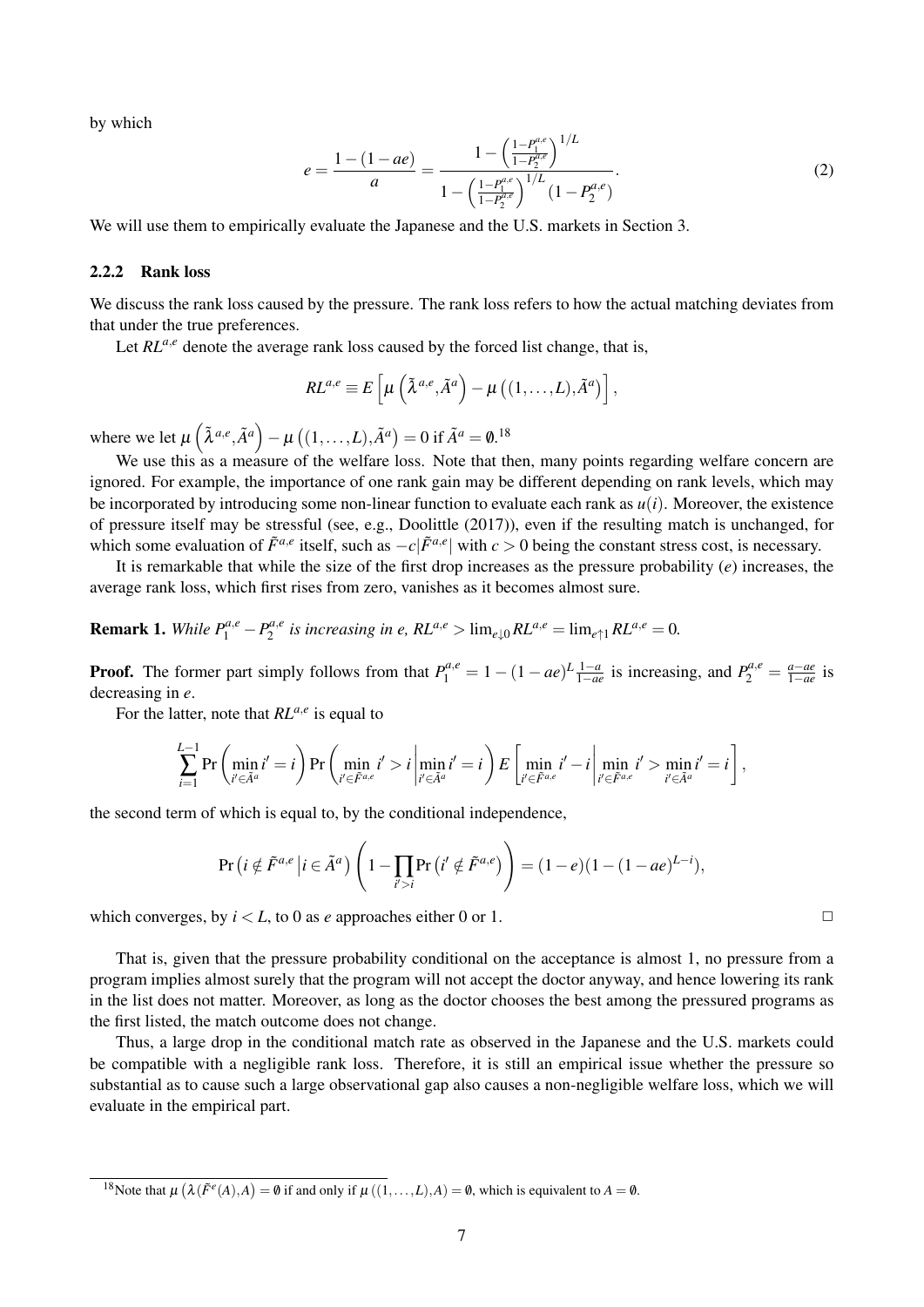#### 2.2.3 Type I errors

In the following, we examine the possibility that a program that pressures a doctor to write itself first on the doctor's submitted list may be able to determine whether the doctor actually did write itself first.

Let  $Q_{i\to k}^{a,e,\varepsilon}$  $i \rightarrow k$  denote the probability of program *i* not to be matched with the doctor conditional on that the program would accept the doctor and the doctor follows the pressure to list the program *k*th, for which we further specify that the orders among others would remain the same in the changed list. That is, let  $\tilde{\lambda}^{a,\epsilon}_{i\to i}$  $\stackrel{a,e}{\scriptstyle i\rightarrow k}$  be such that  $\tilde{\lambda}_{i\to k,k}^{a,e}=i$  and for all  $k',k''\in\{k'''\in\{1,\ldots,L\}\,\big|\lambda_{k'''}^{a,e}$  $a,e \nvert k^m \neq i \nbrace$ ,  $\tilde{\lambda}^{a,e}_{i \rightarrow j}$  $\tilde{a}_{i\rightarrow k,k'}^{a,e} > \tilde{\lambda}_{i\rightarrow k}^{a,e}$  $a,e_{i\rightarrow k,k''}$  if and only if  $\tilde{\lambda}_{k'}^{a,e}$  $a,e \n\widetilde{\lambda}_{k^{\prime\prime}}^{a,e}$ *k ′′* . Then,

$$
Q_{i\to k}^{a,e,\varepsilon} = \Pr\left(\tilde{\mu}^{\varepsilon}\left(\tilde{\lambda}_{i\to k}^{a,e}, \tilde{A}^{a}\right) \neq i \,\big| i \in \tilde{F}^{a,e} \cap \tilde{A}^{a}\right).
$$

Note that  $Q_{i\rightarrow k}^{a,e,0}$  $\mu_{i\to k}^{a,e,\upsilon}$  is the probability under the original procedure, with no addition of permutation.

We consider that with a significance level  $\alpha > 0$ , conditional on that the program is not matched with the doctor, the hypothesis that the doctor follows the pressure to list *k*th a program that would accept the doctor is rejected if  $Q_{i\to k}^{a,e,\varepsilon} \leq \alpha$ , and this rejection possibility makes the doctor follow the pressure. Then, we see the specialty of first listing under the original procedure ( $\varepsilon = 0$ ), that the hypothesis rejection is possible with any small significance level, or the zero type I error, while the necessary significance level is bounded away from zero for all other ranks.

**Remark 2.**  $Q_{i\to 1}^{a,e,0} = 0 \le \alpha$  for any  $\alpha$ . Moreover, for all  $k \ge 2$ ,  $Q_{i\to k}^{a,e,0} \ge \underline{Q}^{a,e} \equiv 1 - (1 - a)(1 - ae)^{L-2}$ .

**Proof.** By  $\tilde{\mu}^0 = \mu$ ,  $\tilde{\lambda}_{i \to 1,1}^{a,e} = i$  and  $i \in \tilde{A}^a$  imply  $\tilde{\mu}^0(\tilde{\lambda}_{i \to i}^{a,e})$  $a, e_{i\to 1}$ ,  $\tilde{A}^a$ ) = *i*, which proves the former. Moreover, for the latter, for  $k \geq 2$ ,  $Q_{i\to k}^{a,e,0}$  $\sum_{i \to k}^{a,e,v}$  is equal to

$$
1 - \Pr\left(\tilde{A}^a \cap \{1, ..., k-1_{i \ge k}\} \setminus \{i\} = \emptyset\right) \Pr\left(\tilde{F}^{a,e} \cap \{k+1_{i < k}, ..., L\} \setminus \{i\} = \emptyset \middle| \tilde{A}^a \cap \{1, ..., k-1_{i \ge k}\} \setminus \{i\} = \emptyset\right)
$$
\n
$$
= 1 - (1 - a)^{k-1} (1 - ae)^{L-k},\tag{3}
$$

where we use the conditional independence for the last equality.<sup>19</sup>  $\Box$ 

That is, since the program would accept the doctor, as long as the doctor truly listed the program first, the program would be certainly matched with the doctor. On the other hand, for other ranks, even if the doctor follows the listing, the unmatch may occur because the doctor may match another program listed higher, the probability of which is enhanced by the existence of first listing pressure which makes programs listed higher more probable to accept the doctor. Of course, it may be negligible if the lower bound itself is positive but so small as standard significance levels, such as 10%, which will be checked after the estimation of *a* and *e*.

Then, we consider introducing a random exchange of the first and second in the submitted list with a probability small but sufficient to negate the testing. Given the following monotonicities, for the complete negation (in the sense of any k and  $e$ ), it is necessary and sufficient letting the exchange probability  $\varepsilon$  so large that the type I error for the first listing given that other programs do not exercise any pressuring is larger than the significance level  $\alpha$ ,  $Q_{i\to 1}^{a,0,\varepsilon} \equiv \lim_{e\to 0} Q_{i\to 1}^{a,e,\varepsilon} > \alpha$ .

**Remark 3.** 
$$
Q_{i\to k}^{a,e,\varepsilon} \geq Q_{i\to 1}^{a,0,\varepsilon}
$$
 irrespective of e and k. Moreover,  $Q_{i\to 1}^{a,0,\varepsilon}$  is increasing in  $\varepsilon$ .

**Proof.** For the former, since  $(\tilde{\pi}_1^{\epsilon}(l), \tilde{\pi}_2^{\epsilon}(l)) = (l_1, l_2)$  with probability  $\epsilon$  and  $(l_2, l_1)$  with probability  $1 - \epsilon$ ,  $Q_{i\to1}^{a,e,\mathcal{E}} = \mathcal{E} Q_{i\to2}^{a,e,0} + (1-\mathcal{E})Q_{i\to1}^{a,e,0}$ *a*<sub>*i*</sub>-*h*</sub> and  $Q_{i\to 2}^{a,e,\epsilon} = \epsilon Q_{i\to 1}^{a,e,0} + (1-\epsilon)Q_{i\to 2}^{a,e,0}$  $\{\tilde{\pi}_1^{\epsilon}(\boldsymbol{l}),...,\tilde{\pi}_{k-1}^{\epsilon}(\boldsymbol{l})\}$  =  $\{l_1, \ldots, l_{k-1}\}$  for  $k > 2$ ,  $Q_{i \to k}^{a,e,\varepsilon} = Q_{i \to k}^{a,e,0}$  $_{i\to k}^{a,e,0}$  for  $k > 2$ . Then, since by (3),  $Q_{i\to k}^{a,e,0} \geq Q_{i\to 2}^{a,e,0} \geq Q_{i\to 1}^{a,e,0}$  $\int_{i-1}^{a,e,0}$  for  $k > 2$ , by  $\mathcal{L} \leq 1/2$ ,  $Q_{i\to k}^{a,e,\mathcal{E}} \geq Q_{i\to 1}^{a,e,\mathcal{E}}$ *a*<sub>*i*</sub>-*s*<sub>**f**</sub>  $\in$  *f***or**  $k \ge 2$ . Moreover, again by (3),  $Q_{i \to 1}^{a,e,\varepsilon} \ge Q_{i \to 1}^{a,0,\varepsilon}$  $i\rightarrow 1$  .  $i\rightarrow 1$  . For the latter, by (3),  $Q_{i\to 1}^{a,0,\varepsilon} = 1 - \varepsilon(1-a) - (1-\varepsilon) = a\varepsilon$ .

<sup>&</sup>lt;sup>19</sup>Here  $\mathbf{1}_r$  is the indicator function that is eqaul to 1 if *x* holds; 0 otherwise.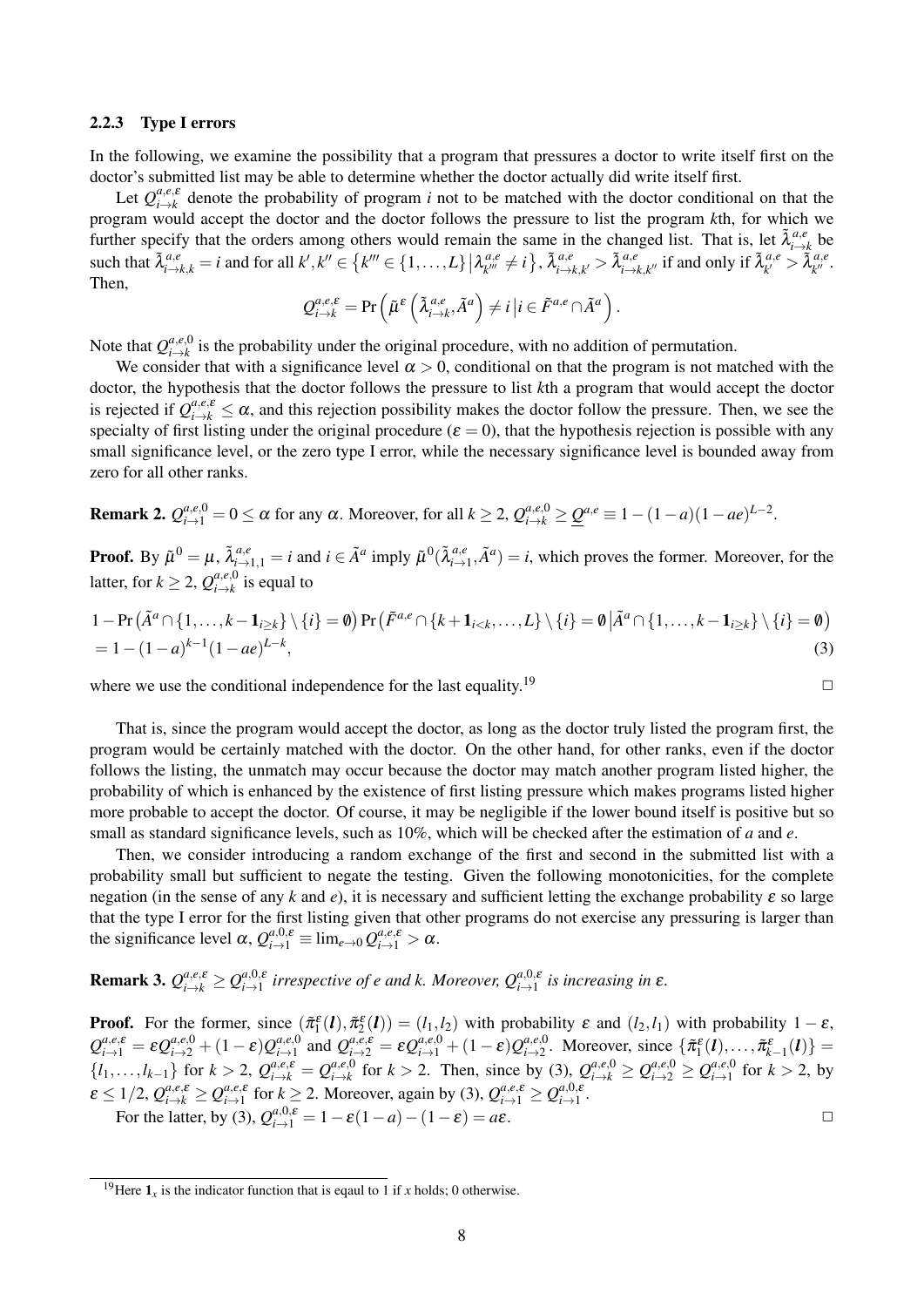At the same time, since the exchange itself causes a welfare loss, even if the negation is achieved, the associated loss by the permutation intervention,

$$
PRL^{a,\varepsilon} \equiv E\left[\tilde{\mu}^{\varepsilon}\left((1,\ldots,L),\tilde{A}^{a}\right) - \mu\left((1,\ldots,L),\tilde{A}^{a}\right)\right],
$$

may also be substantial.

Remark 4. *PRLa,*<sup>ε</sup> *is also increasing in* <sup>ε</sup>*.*

**Proof.** Note that  $PRL^{a,\varepsilon} = (2-1) \Pr \left( \{1,2\} \subset \tilde{A}^a \right) \Pr \left( \tilde{\pi}_1^{\varepsilon}((1,\ldots,L)) = 2 \right) = a^2$  $\epsilon$ .  $\Box$ 

Moreover, while the loss to yield a given type I error is smaller with a smaller acceptance rate, a smaller rate also more restricts the possibility of the negation.

**Remark 5.**  $Q_{i\to 1}^{a,0,\varepsilon} = \alpha$  for some  $\varepsilon$  if and only if  $\alpha \le a/2$ , which is increasing in a, while PRL<sup>a, $\varepsilon$ </sup> with  $\varepsilon$  solving  $Q_{i\rightarrow1}^{a,0,\varepsilon} = \alpha$  *is also increasing in a.* 

**Proof.** For the former, recall  $Q_{i\to 1}^{a,0,\varepsilon} = a\varepsilon$ , which also implies the latter by  $PRL^{a,\varepsilon} = a^2$  $\epsilon$ .  $\Box$ 

Thus, whether in the first place, a sufficiently large type error can be achieved, and if so, with so allowable associated loss also remains the empirical issue.

## 3 Empirical evaluation

For each market, we set  $(P_1, P_2, L)$ , <sup>20</sup> derive  $(a, e)$  from (1) and (2) with them, and calculate key statistics as the following table, where  $RL_{rand}^a$  denotes the rank loss if the matched program is randomly chosen from those which would accept the doctor,

$$
RL_{\text{rand}}^{a} = (1 - \Pr(\tilde{A}^{a} = \emptyset)) \left( \frac{L+1}{2} - E\left[\mu\left((1, \ldots, L), \tilde{A}^{a}\right) | \tilde{A}^{a} \neq \emptyset\right] \right),
$$

and *PRL*<sup>*a*</sup><sub> $\alpha$ </sub> denotes the rank loss in order to attain the type I error  $\alpha$ , i.e., with  $a\epsilon = \alpha$ ,

$$
PRL_{\alpha}^{a} = PRL^{a,\alpha/a}.
$$

| Market | $P_{2}$ |  |  | $KL$ <sub>rand</sub> | $PRL_{0.15}$                                                                                                                                                                                    |  |
|--------|---------|--|--|----------------------|-------------------------------------------------------------------------------------------------------------------------------------------------------------------------------------------------|--|
|        |         |  |  |                      | Japan $\parallel$ 0.7   0.5   4 $\parallel$ 0.5599   0.2141 $\parallel$ 0.3425   0.8373 $\parallel$ 0.6591   0.0840 $\parallel$ 0.0685                                                          |  |
|        |         |  |  |                      | $\parallel$ 0.5 $\parallel$ 0.3 $\parallel$ 10 $\parallel$ 0.3232 $\parallel$ 0.1024 $\parallel$ 0.7740 $\parallel$ 2.5588 $\parallel$ 0.4829 $\parallel$ 0.0485 $\parallel$ 0.0704 $\parallel$ |  |

Thus, the rank loss reaches into more than 30% (0.7740/0.2558  $\approx$  0.302) of what the efficient assignment adds to the random assignment. Moreover, we can achieve the type I error of  $15\%$  (0.3232/2  $\approx$  0.162), with the associated loss less than a quarter  $(0.0840/0.3425 \approx 0.245)$  of the improvement by the negation.

For the rank loss evaluation, consider that the match value of each program for the doctor is independently drawn from an identical continuous distribution, and the preference order is determined according to these values. Then, as is easily calculated, one rank difference is translated into  $1/(L+1)$  quantile difference, that is, the expected quantile loss is

$$
QL^{a,e} = \frac{RL^{a,e}}{L+1},
$$

which for each market is also reported in the table, where we find that once evaluated in quantile, the estimated losses are very similar. Thus, on average, around 7 percent point quantile is lost in both markets.

We also plot how the estimated quantile loss would be if  $P_2$  took different values, as follows. Somewhat interestingly, the actual  $P_2$  attains almost highest value in both markets.

<sup>&</sup>lt;sup>20</sup>There is a much larger room for the choice of *L* since it is very heterogeneous in the data, while we also find that the results are fairly robust to its reasonable variation.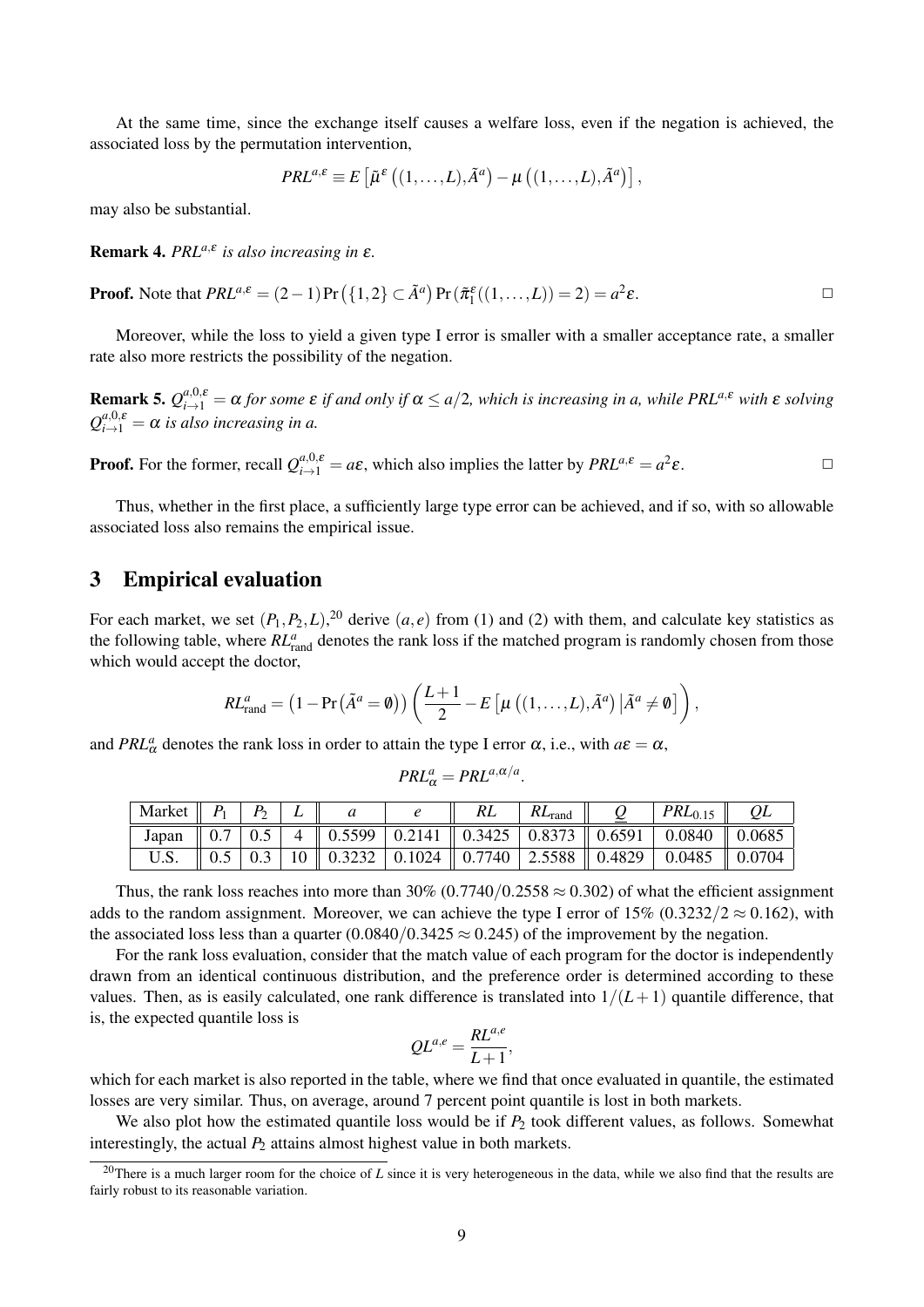

Finally, it may also be interesting that the estimated pressure probability is much smaller (0*.*1024 *≪* 0*.*2141) in the U.S. market, where the matching authority explicitly prohibits such conduct.

## 4 Concluding remarks

In this paper, we studied a conditional match rate anomaly and the reason why this occurs. First, we showed that such an anomaly could be explained by the possibility that a program planning to accept an applicant forces the applicant to list it first. Then, under a simple reduced-form acceptance and forcing process, we demonstrate that the U.S. and Japanese data imply substantial forces and welfare loss.

Finally, we have suggested one idea that could alleviate this problem, that is introducing a random permutation of the applicants' submitted list before running the matching algorithm and showed that the introduction pays if the intervention makes the pressure ineffective.

This paper showed that the probability of a program exerting pressure on an applicant is approximately twice as high in Japan (0.2141) as in the U.S. (0.1024). This is an interesting difference, which may be due to the weak (or non-existent) direct regulation by the communication code of conduct in Japan.

The method of estimating the pressure probabilities described in this paper may be used for the matching markets other than the residency matching. In recent years, the matching algorithms have been utilized in many environments. For example, Google uses algorithms in determining worker assignments.<sup>21</sup> When the matching algorithm is used within a company in this way, the players may try to influence the matching results by putting pressure on each other. We need to do further research on the inefficiencies created by pressure and how to solve them.

## References

- [1] Doolittle, B.D. (2017) "Communication after the residency interview: A call for professionalism," *NEJM Knowledge+*, (https://knowledgeplus.nejm.org/blog/communication-after-residency-interview/).
- [2] Grimm, L. J., Avery, C. S., and Maxfield, C. M. (2016) "Residency postinterview communications: More harm than good?" *Journal of Graduate Medical Education*, 8(1): 7–9.
- [3] Kojima, F., and Pathak, P. A. (2009) "Incentives and stability in large two-sided matching markets." *American Economic Review*, 99 (3): 608–27.
- [4] Rees-Jones, A. (2018) "Suboptimal behavior in strategy-proof mechanisms: Evidence from the residency match," *Games and Economic Behavior*, 108, 317–330.
- [5] Rees-Jones, A. and Skowronek, A. (2018) "An experimental investigation of preference misrepresentation in the residency match," *Proceedings of the National Academy of Sciences*, 115 (45): 11471–11476.

<sup>&</sup>lt;sup>21</sup>See for detail "Google's algorithm-powered internal job marketplace" (https://rework.withgoogle.com/blog/googles-algorithmpowered-internal-job-marketplace/).